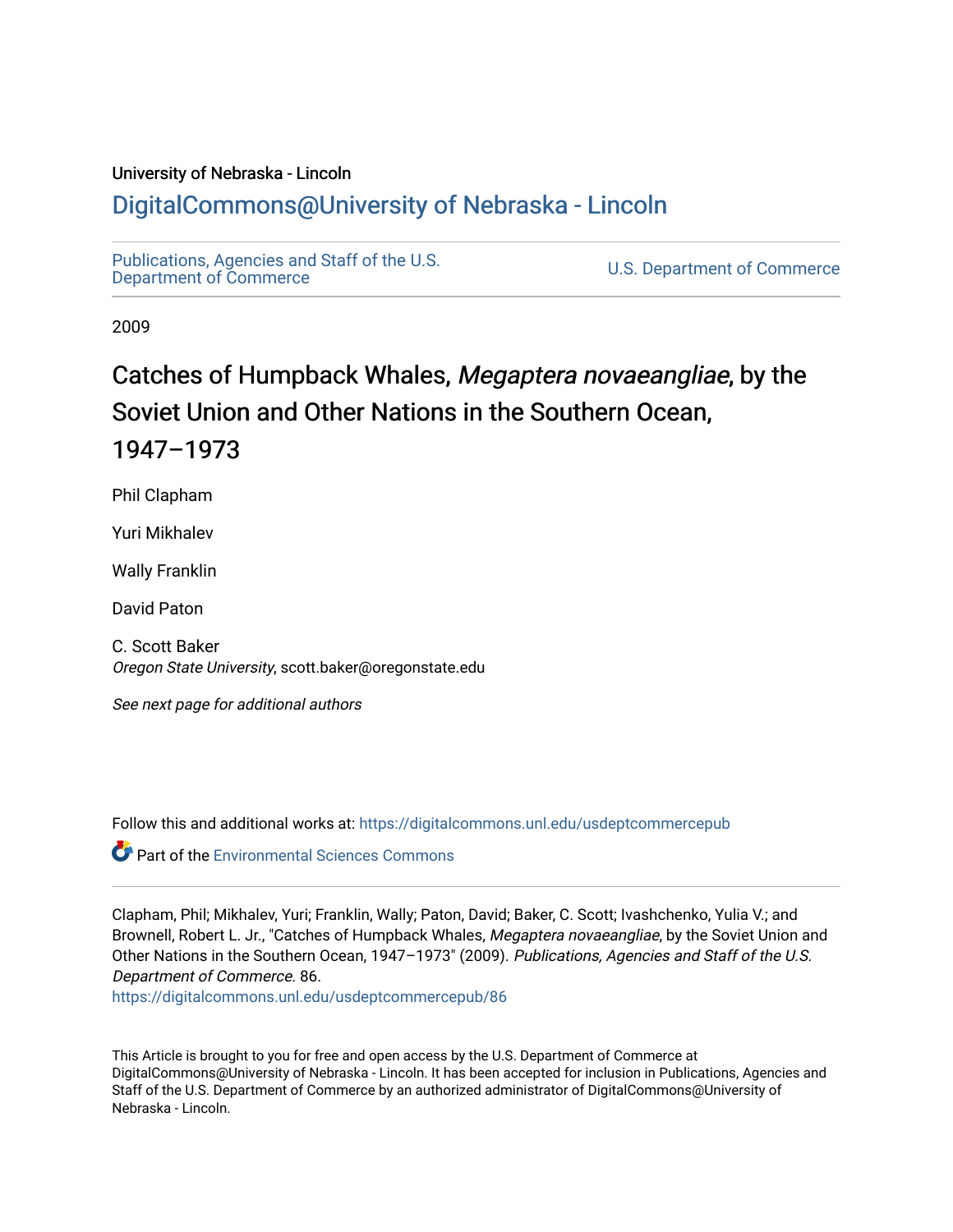### Authors

Phil Clapham, Yuri Mikhalev, Wally Franklin, David Paton, C. Scott Baker, Yulia V. Ivashchenko, and Robert L. Brownell Jr.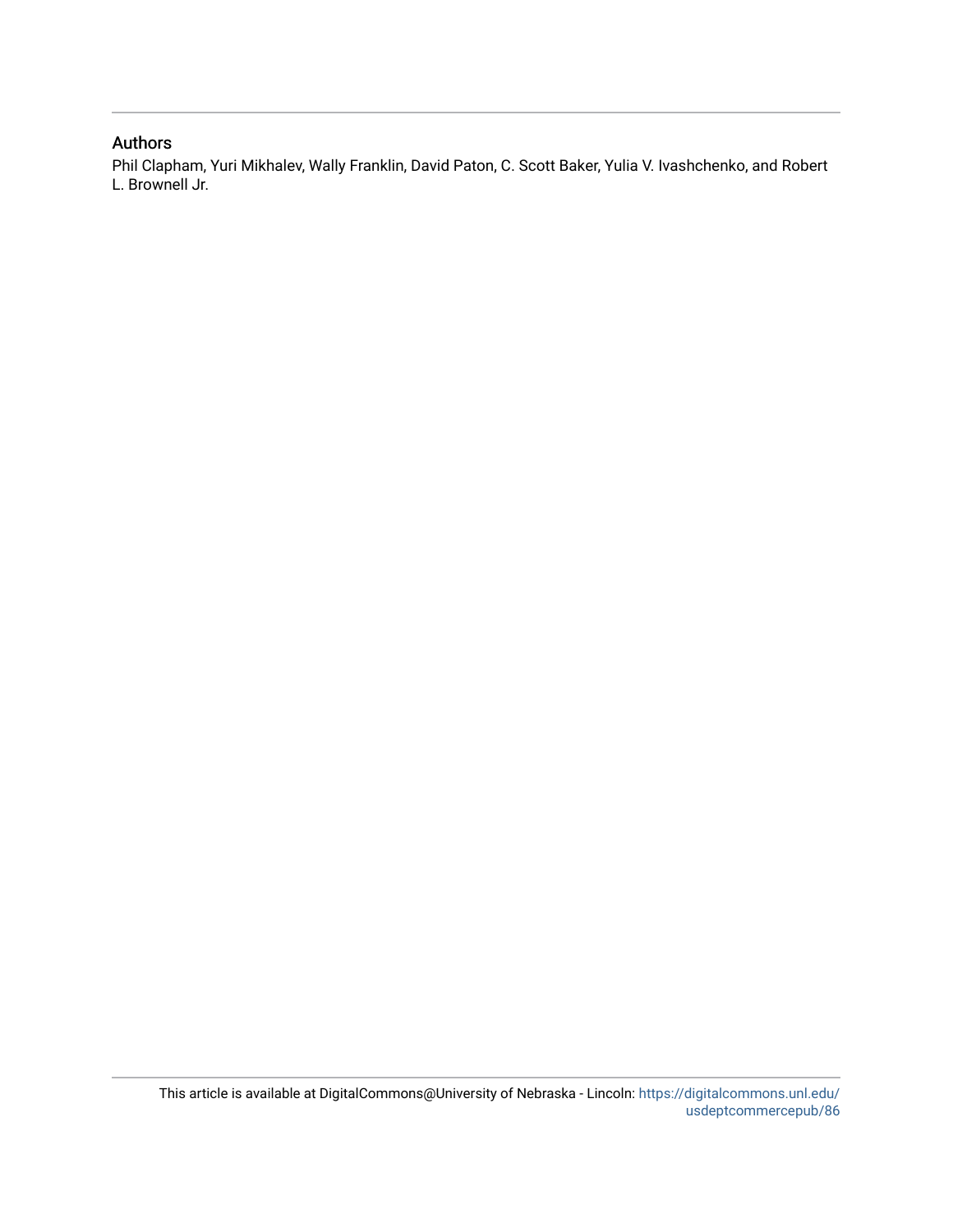## **Catches of Humpback Whales, Megaptera novaeangliae, by the Soviet Union and Other Nations in the Southern Ocean, 1947–1973**

PHIL CLAPHAM, YURI MIKHALEV, WALLY FRANKLIN, DAVID PATON, C. SCOTT BAKER, YULIA V. IVASHCHENKO, and ROBERT L. BROWNELL, JR.

#### **Introduction**

The great whales of the Southern Ocean were extensively exploited by modern whaling methods, with the first catches made in the Falkland Islands Dependencies region of IWC Management Area II in 1904 (Tønnesson and Johnsen, 1982; Hart, 2006). Exploitation went through several phases. Populations of humpback whales, *Megaptera novaeangliae*, and blue whales, *Balaenoptera musculus*, around South Georgia crashed around the time of World War I, and further exploitation occurred in other regions into the 1930's. There was a hiatus in whaling during World War II, but large-scale catches resumed in Antarctic waters after 1945.

As is now well known, between 1947 and 1973 the Soviet Union conducted large-scale illegal whaling throughout much of the North Pacific, Indian, South Atlantic, and Southern Oceans

(Yablokov, 1994, 1995; Yablokov et al., 1998; Ivashchenko et al., 2007; Berzin, 2008; Clapham and Ivashchenko, 2009). This campaign involved the killing of animals of all ages and species, irrespective of quotas, regulations, and protected status established at the time by the International Whaling Commission (IWC). Much of the true catch data have now been made available through the efforts of former Soviet biologists working aboard the various factory ships involved; these data involve the number of animals taken, and sometimes additional details such as location of catch and biological characteristics of the whales.

In the Southern Hemisphere alone, almost 100,000 whales were secretly killed by the U.S.S.R. and not reported to the IWC (Yablokov et al., 1998; Clapham and Baker, 2002). Of this total, some 46,000 were humpback whales. Although the locations (general or spe-

Phil Clapham is with the National Marine Mammal Laboratory, Alaska Fisheries Science Center, National Marine Fisheries Service, NOAA, 7600 Sand Point Way NE, Seattle, WA 98115 (e-mail: phillip.clapham@noaa.gov) and the South Pacific Whale Research Consortium, P.O. Box 3069, Avarua, Rarotonga, Cook Islands. Yuri Mikhalev is with the Ukranian Pedagogical University, Staroportofrankovskaya 26, Odessa 270020, Ukraine. Wally Franklin is with the South Pacific Whale Research Consortium, P.O. Box 3069, Avarua, Rarotonga, Cook Islands and the Oceania Project, P.O. Box 646, Byron Bay, NSW 2481, Australia. David Paton is with the South Pacific Whale Research Consortium, P.O. Box 3069, Avarua, Rarotonga, Cook Islands and Blue Planet Marine, P.O. Box 5535, Kingston, ACT 2604, Australia. C. Scott Baker is with the South Pacific Whale Research Consortium, P.O. Box 3069, Avarua, Rarotonga, Cook Islands and the Marine Mammal Institute and Department of Fisheries and Wildlife, Oregon State University, 2030 SE Marine Science, Drive, Newport, OR 97365. Yulia Ivashchenko is with Seastar Scientific, Dzerzhinskogo St 5-30, 150033 Yaroslavl, Russia (current address: National Marine Mammal Laboratory, Alaska Fisheries Science Center, NMFS, NOAA, 7600 Sand Point Way NE, Seattle, WA 98115). Robert L. Brownell, Jr. is with the National Marine Fisheries Service, NOAA, Southwest Fisheries Science Center, 1352 Lighthouse Avenue, Pacific Grove, CA 93950.

*ABSTRACT—From 1947 to 1973, the U.S.S.R. conducted a huge campaign of illegal whaling worldwide. We review Soviet catches of humpback whales,* Megaptera novaeangliae*, in the Southern Ocean during this period, with an emphasis on the International Whaling Commission's Antarctic Management Areas IV, V, and VI (the principal regions of illegal Soviet whaling on this species, south of Australia and western Oceania). Where possible, we summarize legal and illegal Soviet catches by year, Management Area, and factory fleet, and also include information on takes by other nations. Soviet* 

*humpback catches between 1947 and 1973 totaled 48,702 and break down as follows: 649 (Area I), 1,412 (Area II), 921 (Area III), 8,779 (Area IV), 22,569 (Area V), and 7,195 (Area VI), with 7,177 catches not currently assignable to area.*

*In all, at least 72,542 humpback whales were killed by all operations (Soviet plus other nations) after World War II in Areas IV (27,201), V (38,146), and VI (7,195). More than one-third of these (25,474 whales, of which 25,192 came from Areas V and VI) were taken in just two seasons, 1959–60 and 1960–61. The impact of these takes, and of those from Area IV in* 

*the late 1950's, is evident in the sometimes dramatic declines in catches at shore stations in Australia, New Zealand, and at Norfolk Island.*

*When compared to recent estimates of abundance and initial population size, the large removals from Areas IV and V indicate that the populations in these regions remain well below pre-exploitation levels despite reported strong growth rates off eastern and western Australia. Populations in many areas of Oceania continue to be small, indicating that the catches from Area VI and eastern Area V had long-term impacts on recovery.*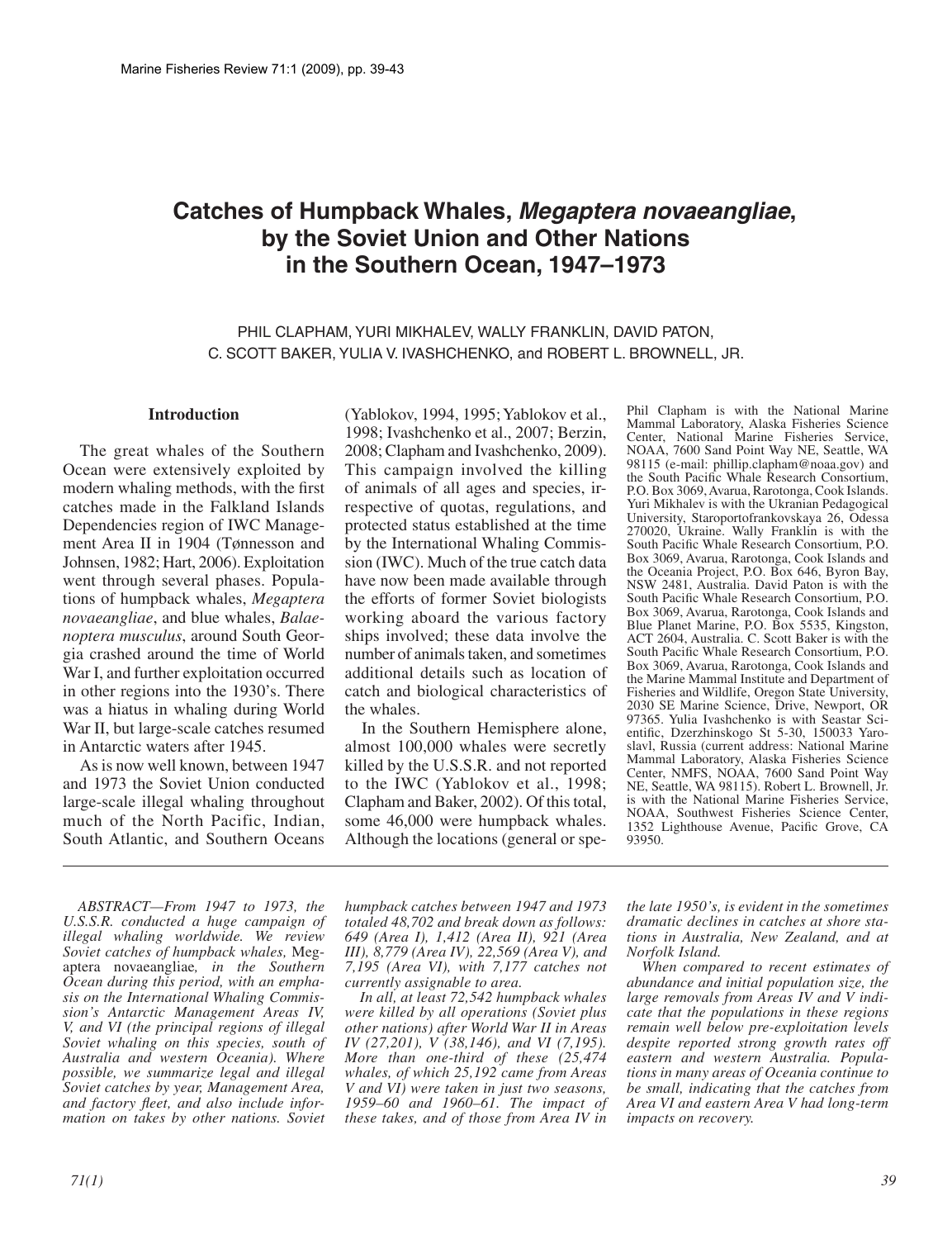

#### Southern Hemisphere Stock Divisions (excluding Bryde's whales)

Figure 1.— Southern Hemisphere baleen whale management areas. Source: IWC, 1980: p. 582.

cific) of most of these catches have been revealed, many discrepancies and gaps have remained which have complicated efforts to determine the potential impact of these takes on the stocks concerned. Here, we detail illegal Soviet catches of humpback whales in the Antarctic region during 1947– 73, and we attempt to assign these catches to each of the six management areas (termed Areas I–VI) defined by the IWC (IWC, 1980 and Fig. 1). We also provide data on humpback whale catches by factory fleet, as well as total catches (by the U.S.S.R. and other nations) for Areas IV, V, and VI.

#### **Data Sources**

From 1947 to 1973, Soviet catches of humpback whales were made by four floating factory fleets, which operated at various times during the period: *Slava* (1946–66), *Sovetskaya Ukraina* (1959– 73), *Yuri Dolgorukiy* (1960–1973), and *Sovetskaya Rossiya* (1961–73). The total catch during the entire period was 48,702 humpbacks; only 2,710 of these catches were reported to the IWC.

Here and previously, the first source for these catch records was *Soviet Antarctic Whaling Data (1947–1972)*  (Yablokov, 1995, commonly referred to by the color of its cover as "the green

volume"). This provides details of reported vs. true catch data for each of the four floating factory fleets; in many but not all cases these catches are broken down by Area. However, there are two inconsistencies in this record:

- 1) If Area totals for each whaling season and factory ship are summed from the individual tables, they sometimes do not agree with the summary totals given for each factory ship for the entire period of operation. Sometimes this is because catches which were not assigned to Area are omitted from the summary table's totals; sometimes it appears to be a simple mathematical error.
- 2) Some data shown in catch summaries provided by Zemsky et al. (1995, 1996) are not included in the green volume, and (less often) the other way around.

The tables presented in this paper make the assumption that the data given in Zemsky et al. (1995, 1996) are more complete than those in the green volume, and therefore they represent a more accurate record; the only exceptions are a few places where Zemsky et al. (1995, 1996) have gaps that the green volume fills (e.g. the 1967–68 season for *S.* 

*Ukraina*). Thus, the tables represent a combination of information derived from both sources.

The data derived from the green volume for the *Slava* and *Yuri Dolgorukiy* needed no correction (i.e. the numbers were consistent between the Zemsky papers and the green volume). The *S. Ukraina* green volume data required some minor adjustments. The *S. Rossiya* data in the green volume were the most problematic. Data for non Soviet whaling operations were taken from summaries in various published sources, primarily Chittleborough (1965).

#### **The 1959–60 and 1960–61 Antarctic Seasons**

Of the 48,702 humpback whales caught by the U.S.S.R., more than half were killed in two Antarctic whaling seasons: 1959–60 and 1960–61. The Area breakdowns for *Slava* and *S. Ukraina* in 1959–60 were based upon original catch records and knowledge of where the fleets were operating (reported in less detail by Mikhalev, 2000). Operations in that season occurred between December and March in Area V, with an incursion into Area VI in the second half of March; because the exact number of whales taken in Area VI is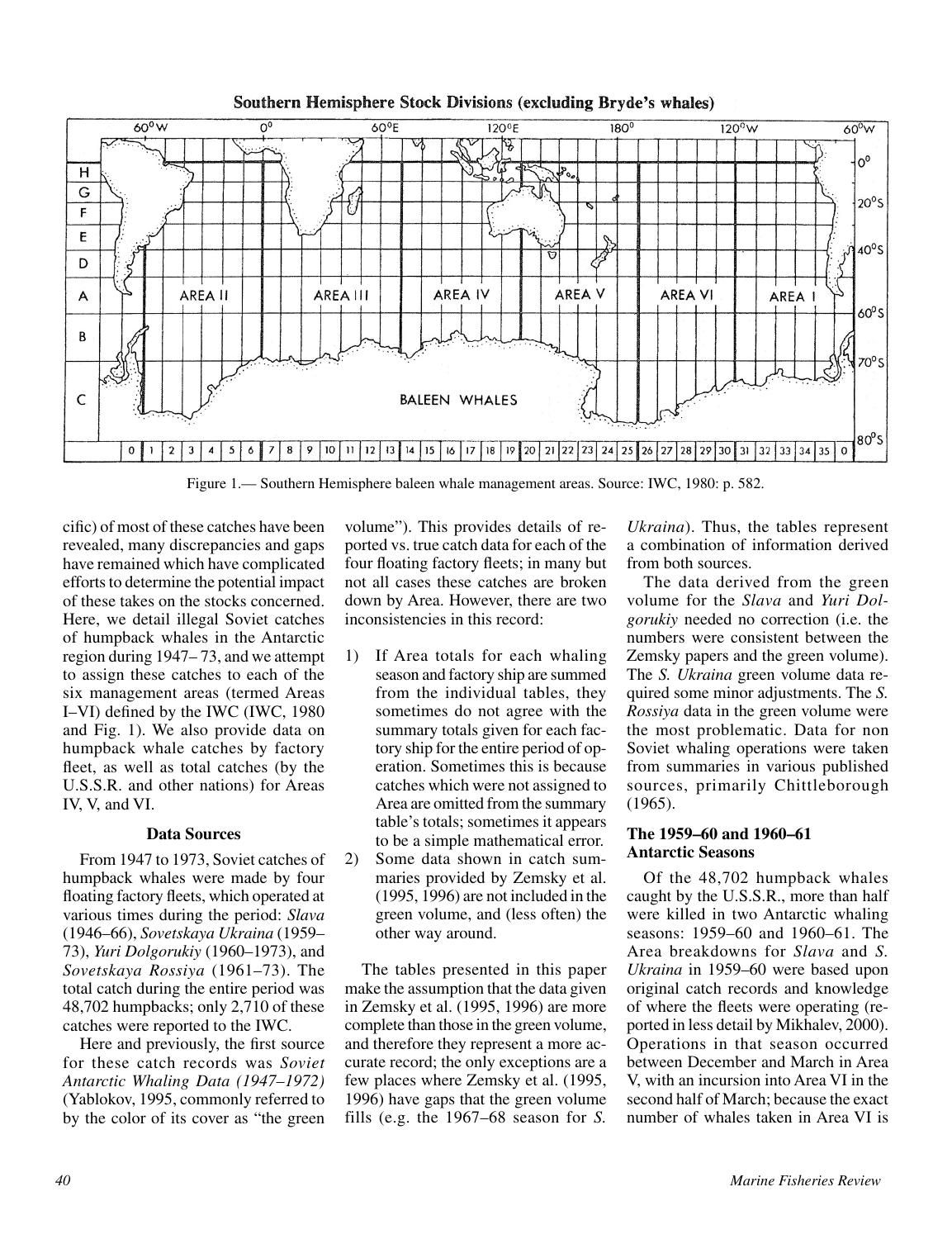not known, March catch totals for both fleets have been divided evenly between V and VI.

The Area breakdowns for *Slava* and *S. Ukraina* for 1960–61 were taken from Mikhalev (2004) and Zemsky et al. (1996), which together provide information on where the two fleets (notably the latter) were operating each month, together with catch totals for each month. In general terms, the fleets were in Area IV in November, Area V in December–January, and Area VI in February–March; but because there were a few days that did not quite fit this pattern, some catches (though not a lot) may have been assigned by us to the wrong Area.

#### **Catch Summary**

True Soviet whaling catches are reported by factory ship, year, and Area in a series of tables below, as follows: *Slava* (Table 1), *Sovetskaya Ukraina* (Table 2), *Yuri Dolgorukiy* (Table 3), *Sovetskaya Rossiya* (Table 4), all fleets combined, by Area (Table 5), by season and factory fleet (Table 6). Non Soviet catches of humpback whales in the same period came primarily from Areas IV and V; these are summarized in Tables 7 and 8, respectively.

Table 9 gives total catches for the entire period: 27,201 (Area IV), 38,146 (Area V), and 7,195 (Area VI), with 7,177 catches not assignable to an area. Including both Soviet and non Soviet catches, at least 72,542 humpback whales were killed in Areas IV, V, and VI during the post-war period.

#### **Discussion**

Following World War II, almost half the total of illegal whaling in the Southern Hemisphere by the U.S.S.R. were of humpback whales, which was probably the most abundant species in the areas in which the Soviet fleets were working, and thus provided the fastest way to meet the production targets in the industrial plan that governed everything. However, blue whales, sperm whales, sei whales, Bryde's whales, minke whales, and right whales were also killed in large numbers

**Table 1.— Number of humpback whales killed by the Slava, by area and season, from 1946–47 to 1965–66. All catches from 1957–58 and 1958–59 have been assigned to Area IV, although it is likely that up to about 300 of these animals were taken in locations to the west of this region while in transit (Mikhalev, personal recollection). The 1959–60 catches are known to have come largely from Area V, with some others from western Area VI (Mikhalev, 2000); therefore, while the exact numbers per Area are not known, the total has been apportioned on this basis. The Area totals for 1960–61 (when Slava and Sovetskaya Ukraina were operating generally together) are estimated from information about fleet movements given in Mikhalev (2004); while those figures are not entirely accurate because of the grouping of some catches across the boundary of Areas V and VI, they are unlikely to be significantly in error.** 

| Year               | Area I | Area II | Area III | Area IV | Area V | Area VI | Unknown | Total       |
|--------------------|--------|---------|----------|---------|--------|---------|---------|-------------|
| 1946-47 to 1956-57 |        |         |          |         |        |         | 3,564   | 3,564       |
| 1957-58            |        |         |          | 2,235   |        |         |         | 2,235       |
| 1958-59            |        |         |          | 4,039   |        |         |         | 4,039       |
| 1959-60            |        |         |          |         | 4,930  | 495     |         | 5,425       |
| 1960-61            |        |         |          | 19      | 2.415  | 1.612   |         | 4,046       |
| 1961-62            | 6      |         | 9        | 259     | 216    | 1,156   |         | 1,646       |
| 1962-63            | 6      |         | 16       | 453     | 168    | 103     |         | 746         |
| 1963-64            |        |         |          |         |        |         | 97      | 97          |
| 1964-65            |        |         |          |         |        |         |         | $\mathbf 0$ |
| 1965-66            |        |         | 13       | 61      | 7      |         |         | 81          |
| Total              | 12     | 0       | 38       | 7,066   | 7,736  | 3,366   | 3,661   | 21,879      |

**Table 2.—Number of humpback whales killed by the Sovetskaya Ukraina, by area and season, 1959–60 to 1967–68.**

| Year    | Area I | Area II        | Area III | Area IV | Area V | Area VI | Unknown | Total       |
|---------|--------|----------------|----------|---------|--------|---------|---------|-------------|
| 1959-60 |        |                |          |         | 6,848  | 672     |         | 7,520       |
| 1960-61 |        |                |          | 42      | 3,941  | 1,590   |         | 5,573       |
| 1961-62 |        |                |          |         |        |         | 1,078   | 1,078       |
| 1962-63 |        |                |          |         |        |         | 667     | 667         |
| 1963-64 |        | 4              | 11       | 24      | 260    |         |         | 299         |
| 1964-65 |        |                |          |         |        |         | 3       | 3           |
| 1965-66 |        |                |          |         |        |         | 710     | 710         |
| 1966-67 | 238    |                |          | 51      | 18     | 180     |         | 487         |
| 1967-68 |        |                |          |         |        |         | 181     | 181         |
| 1968-69 |        |                |          |         |        |         |         | 0           |
| 1969-70 |        |                |          |         |        |         |         | $\mathbf 0$ |
| 1970-71 |        |                |          |         |        |         |         | 0           |
| 1971-72 |        |                |          |         |        |         |         | $\mathbf 0$ |
| 1972-73 |        |                |          |         |        |         |         | 1           |
| Total   | 238    | $\overline{4}$ | 11       | 117     | 11,067 | 2,442   | 2,640   | 16,519      |

**Table 3.—Number of humpback whales killed by the Yuri Dolgorukiy, by area and season, from 1960–61 to 1972–73.**

| Year    | Area I         | Area II        | Area III | Area IV        | Area V | Area VI | Unknown | Total          |
|---------|----------------|----------------|----------|----------------|--------|---------|---------|----------------|
| 1960-61 | $\overline{2}$ | 5              | 33       | 181            | 2,274  | 415     |         | 2,910          |
| 1961-62 | 191            |                | 17       | 108            | 267    | 512     |         | 1,095          |
| 1962-63 |                | $\overline{2}$ | 75       | 868            |        |         |         | 945            |
| 1963-64 |                |                | 27       | 118            |        |         |         | 145            |
| 1964-65 |                |                | 67       | 18             |        |         |         | 85             |
| 1965-66 |                | 774            | 265      |                |        |         |         | 1,039          |
| 1966-67 |                | 90             | 266      | 4              |        |         |         | 360            |
| 1967-68 |                | 535            | 84       | $\overline{4}$ |        |         |         | 623            |
| 1968-69 |                |                |          |                |        |         |         | 0              |
| 1969-70 |                |                |          |                |        |         |         | 0              |
| 1970-71 |                |                |          |                |        |         |         | 0              |
| 1971-72 | 3              |                |          |                |        |         |         | 3              |
| 1972-73 |                | $\overline{2}$ |          |                |        |         |         | $\overline{2}$ |
| Total   | 196            | 1,408          | 834      | 1,301          | 2,541  | 927     | 0       | 7,207          |

Although the true catch figures have been known for some time, assigning these catches to Management Area has in many cases proved difficult. Contradictions in published information and lack of availability of detailed catch positions has introduced uncertainty

into efforts to assess the impact of these catches on the various stocks concerned. Although more detailed information may become available from previously unsearched archives in the former Soviet Union, the summaries given here are the most accurate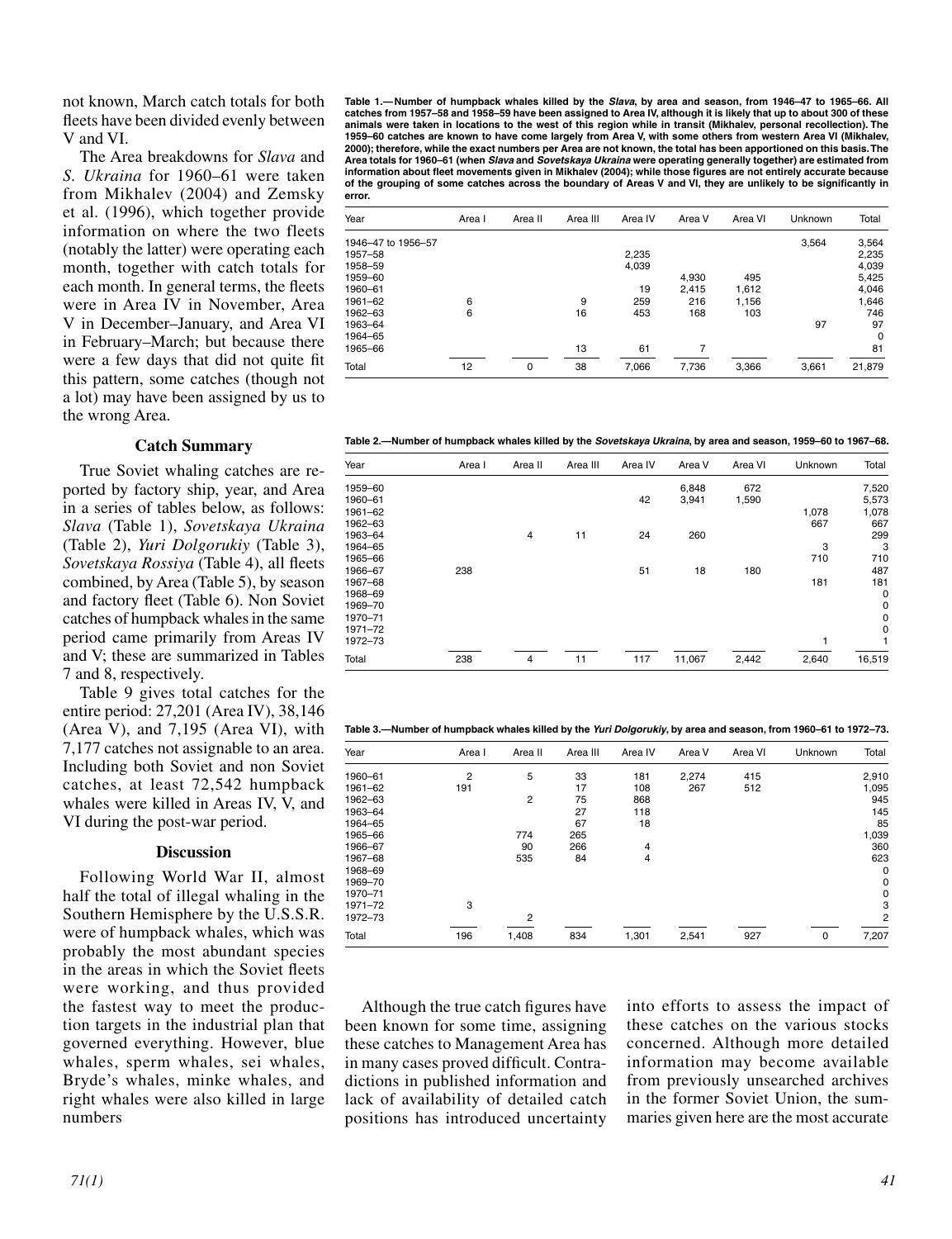**Table 4.— Number of humpback whales killed by the Sovetskaya Rossiya**, **by area and season, from 1961–62 to**  1972–73. The difference between the data given in the green volume and the total number reported by Zemsky et al.<br>(1996) are assigned to unknown area. The overall total of 3,097 agrees with that in Zemsky et al. (1996).

| Year    | Area I | Area II | Area III | Area IV | Area V | Area VI | Unknown        | Total          |
|---------|--------|---------|----------|---------|--------|---------|----------------|----------------|
| 1961-62 | 203    |         | 3        | 9       | 1,069  | 404     |                | 1,688          |
| 1962-63 |        |         |          |         |        |         | 573            | 573            |
| 1963-64 |        |         | 34       | 85      | 4      |         | 27             | 150            |
| 1964-65 |        |         |          | 56      | 61     |         | 29             | 146            |
| 1965-66 |        |         |          |         |        |         | 223            | 223            |
| 1966-67 |        |         |          | 103     | 85     |         |                | 188            |
| 1967-68 |        |         |          | 42      | 6      | 56      | 20             | 125            |
| 1968-69 |        |         |          |         |        |         | $\overline{2}$ | $\overline{2}$ |
| 1969-70 |        |         |          |         |        |         |                | 0              |
| 1970-71 |        |         |          |         |        |         |                | 0              |
| 1971-72 |        |         |          |         |        |         |                | $\mathbf 0$    |
| 1972-73 |        |         |          |         |        |         | 2              | $\overline{2}$ |
| Total   | 203    | 0       | 38       | 295     | 1,225  | 460     | 876            | 3,097          |

**Table 5.— Combined humpback whale catch totals by area and year for all four Soviet factory fleets, 1946–73. The 3,564 unassigned catches from 1946–47 to 1956–57 seasons were all taken by the** Slava**.**

| Year               | Area I | Area II        | Area III | Area IV | Area V | Area VI | Unknown | Total          |
|--------------------|--------|----------------|----------|---------|--------|---------|---------|----------------|
| 1946-47 to 1956-57 |        |                |          |         |        |         | 3,564   | 3,564          |
| 1957-58            |        |                |          | 2,235   |        |         |         | 2,235          |
| 1958-59            |        |                |          | 4,039   |        |         |         | 4,039          |
| 1959-60            |        |                |          |         | 11,778 | 1,167   |         | 12,945         |
| 1960-61            | 2      | 5              | 33       | 242     | 8,630  | 3,617   |         | 12,529         |
| 1961-62            | 400    |                | 29       | 376     | 1,552  | 2,072   | 1,078   | 5,507          |
| 1962-63            | 6      | $\overline{c}$ | 91       | 1,321   | 168    | 103     | 1,240   | 2,931          |
| 1963-64            |        | 4              | 72       | 227     | 264    |         | 124     | 691            |
| 1964-65            |        |                | 67       | 74      | 61     |         | 32      | 234            |
| 1965-66            |        | 774            | 278      | 61      | 7      |         | 933     | 2,053          |
| 1966-67            | 238    | 90             | 266      | 158     | 103    | 180     |         | 1,035          |
| 1967-68            |        | 535            | 85       | 46      | 6      | 56      | 201     | 929            |
| 1968-69            |        |                |          |         |        |         | 2       | $\overline{2}$ |
| 1969-70            |        |                |          |         |        |         |         | 0              |
| 1970-71            |        |                |          |         |        |         |         | 0              |
| 1971-72            | 3      |                |          |         |        |         |         | 3              |
| 1972-73            |        | 2              |          |         |        |         | 3       | 5              |
| Total              | 649    | 1,412          | 921      | 8,779   | 22,569 | 7,195   | 7,177   | 48,702         |

**Table 6.—Southern Hemisphere humpback whale catches for all four Soviet floating factories, 1946–73. Source: Zemsky et al. (1995, 1996), except for 1967–68**  S. Ukraina **data**, **which come from the green volume.**

| Season    | Slava  | S. Ukraina | Yuri D. | S. Rossiya     | Total    |
|-----------|--------|------------|---------|----------------|----------|
| $46 - 47$ | 1      |            |         |                | 1        |
| $47 - 48$ |        |            |         |                | $\Omega$ |
| $48 - 49$ | 112    |            |         |                | 112      |
| $49 - 50$ | 511    |            |         |                | 511      |
| $50 - 51$ | 945    |            |         |                | 945      |
| $51 - 52$ | 599    |            |         |                | 599      |
| $52 - 53$ | 311    |            |         |                | 311      |
| $53 - 54$ | 213    |            |         |                | 213      |
| $54 - 55$ | 361    |            |         |                | 361      |
| $55 - 56$ | 236    |            |         |                | 236      |
| $56 - 57$ | 275    |            |         |                | 275      |
| $57 - 58$ | 2.235  |            |         |                | 2,235    |
| $58 - 59$ | 4,039  |            |         |                | 4,039    |
| $59 - 60$ | 5.425  | 7,520      |         |                | 12.945   |
| $60 - 61$ | 4,046  | 5,573      | 2,910   |                | 12,529   |
| $61 - 62$ | 1,646  | 1,078      | 1,095   | 1,688          | 5,507    |
| $62 - 63$ | 746    | 667        | 945     | 573            | 2,931    |
| 63-64     | 97     | 299        | 145     | 150            | 691      |
| 64-65     |        | 3          | 85      | 146            | 234      |
| 65-66     | 81     | 710        | 1.039   | 223            | 2,053    |
| 66-67     |        | 487        | 360     | 188            | 1,035    |
| $67 - 68$ |        | 181        | 623     | 125            | 929      |
| 68-69     |        |            |         | 2              | 2        |
| 69-70     |        |            |         |                | 0        |
| $70 - 71$ |        |            |         |                | 0        |
| $71 - 72$ |        |            | 3       |                | 3        |
| $72 - 73$ |        | 1          | 2       | $\overline{2}$ | 5        |
| Total     | 21,879 | 16,519     | 7,207   | 3,097          | 48,702   |

accounting available to date, and the reported totals are unlikely to be significantly in error.

The large number of humpbacks killed by the U.S.S.R. in Areas IV and V from about 1957 to 1961 precipitated major declines in catches at shore stations in Australia and New Zealand, notably those reliant on whales from Area V. More than 6,000 whales were removed from Area IV in 1957–58 and 1958–59 by the *Slava* fleet, and this was followed by a notable decline in catches at the two western Australian stations of Carnarvon and Albany, which in 1959 took only 700 humpbacks from an assigned quota of 1,175 (Table 7).

More dramatic was the situation in Area V following the huge Soviet catches in 1959–60 and 1960–61 (a total of 25,474 whales, of which about 20,630 came from Area V). In 1961,

the eastern Australian stations of Tangalooma and Byron Bay failed for the first time to reach their catch quota, and the fishery collapsed the following year (Table 8). The decline was even more apparent to the east at the stations in New Zealand, where the catch dropped from 361 whales in 1960 to 80 (1961) and then 32 (1962). Similarly, in 1962 the station at Norfolk Island caught only 4 whales from a quota of 170.

The total post-war catches by all nations from Areas IV and V (27,201 and 38,146 humpbacks, respectively) were very large. If one compares these figures to current estimates of abundance and initial population size (IWC, 2006), it is apparent that the current sizes of these populations remain well below their pre-exploitation levels despite reported strong growth rates in some areas. Jackson et al. (2008) explored this issue using a two-stock Bayesian density-dependent logistic population model. Their median posterior estimate of carrying capacity for eastern Australia (broadly equivalent to Area V) was 26,383–31,400, with a median recovery estimate in 2008 of 27–31% of initial population size.

The situation with Area VI (total known catch 7,195 whales) is less clear than for Areas IV and V. Median posterior estimate of carrying capacity for Oceania of Jackson et al. (2008) was 16,022–22,957, with a median recovery estimate of 20–25% of initial population size. This estimate, together with the relatively low abundance of humpback whales observed in many parts of this region today (New Zealand, New Caledonia, the Cook Islands, Fiji, Tonga, American Samoa, and French Polynesia) suggests a slow recovery from the large-scale overexploitation perpetrated by the U.S.S.R. This situation has prompted recent concern over the status of humpback whales in Oceania, and has led to that sub-population being categorized as "endangered" by the IUCN (Childerhouse et al., 2008).

#### **Acknowledgments**

We thank Cherry Allison at IWC for help clarifying whale catch data.